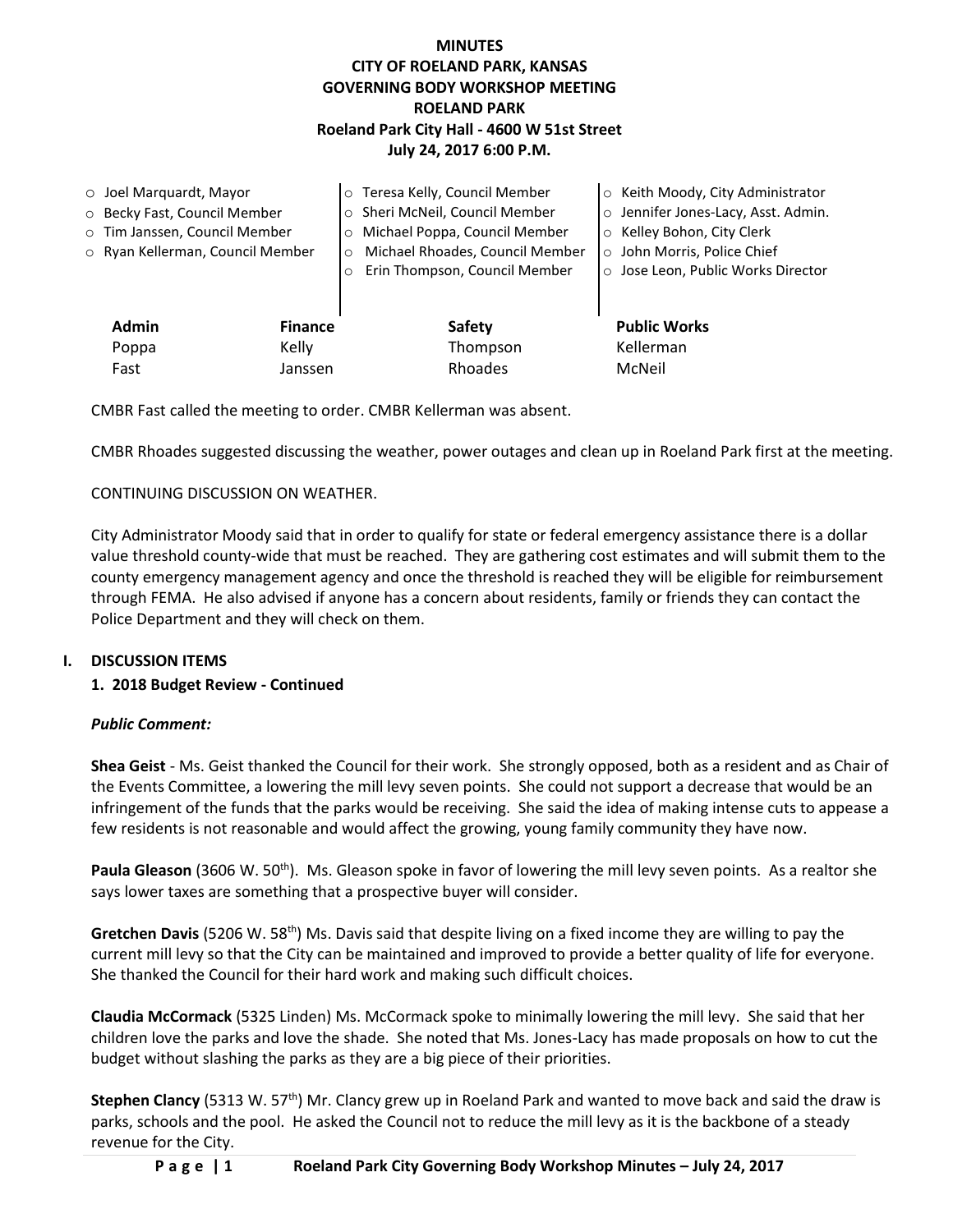**Sarah Coe** (5346 Sherwood) Ms. Coe spoke against lowering the mill levy seven points as it is too much too soon and suggested doing it more slowly over time. She uses the parks and the money they put towards the parks works to create a community and brings people here. She also thanked the Council for their hard work.

**Judy Hyde** (5113 W. 58<sup>th</sup>). Ms. Hyde thanked the Council for their service and the decisions they have to make. She is not in favor of lowering the mill levy seven points. She added that investing in parks is investing in Roeland Park.

**Ardie Davis** (5206 W. 58th) Mr. Davis said he has lived in Roeland Park for 40 years and he is pleased to see the regreening of the City thanks to the Council's leadership.

**Erick Hage** (5401 Nall) Mr. Hage agreed with the sentiments of those who have spoken and he is hoping and relying on the Council for everyone to be responsible with their decision regarding the mill levy. His family moved to Roeland Park knowing that the costs were high, but they wanted to be in a community that looked out for its blend of families.

City Administrator Moody provided a background on the options staff put together. When trying to achieve a seven mill reduction number, even with the 2.6 mill they had accomplished through discussions up to this point, there is still a substantial amount of tax dollars to decrease it and they need to be offset by ongoing expense reductions. Generally speaking, he would look at operating expenses, but that much of an ongoing expense to offset there is only one place to look and that is staff, which is the largest expense amount that the City has. If the Council is looking to reduce expenses \$300,000, he did not believe the City could sustain a 25 percent decrease in their staffing level. The options then turned to where they have seen an increase in their ongoing annual expenses that are significant enough to offset the reduction in the property tax revenue. That area would be street maintenance. The reduction of street maintenance and street reconstruction dollars is where they focused their attention. Other capital projects or equipment items they could forgo, but something that is not ongoing or a onetime expenditure are not good candidates for an ongoing reduction. He added that for 2017-2019 the City's investment in streets does grow significantly.

CMBR Rhoades thanked Mr. Moody for taking the time to provide them with six different options. He would like to see more of a bullet point list and its cost to allow them to make cuts in different areas not just one area.

CMBR Fast wanted to make it clear that there has been no discussion of reducing the funding of parks when they were discussing the reduction in the mill levy.

Mayor Marquardt said in two years the City raised the mill levy 10 points. He thinks they should hold to a twopoint reduction and allow the next Governing Body to be able to digest everything. He also believes in what this Governing Body has already done and is fine with that.

CMBR McNeil expressed a concern when the Roe reconstruction will cut down on a lot of revenue from the businesses because there will be a detour. She said they need to take that into consideration.

Ms. Jones-Lacy said the General Fund reserves remain at 25 percent and are a healthy fund balance for a general unrestricted fund balance.

City Administrator Moody said they expect people to continue to use the stores since they provide basic goods and services more so than a major electronics or a car dealership. He added that the project will be a phased construction so the roadway will be open throughout construction but might not always be four lanes.

CMBR Poppa said that in the last satisfaction survey the top priorities were maintenance of streets, buildings and facilities. He said he couldn't believe he was sitting there and there was consideration of gutting the budget for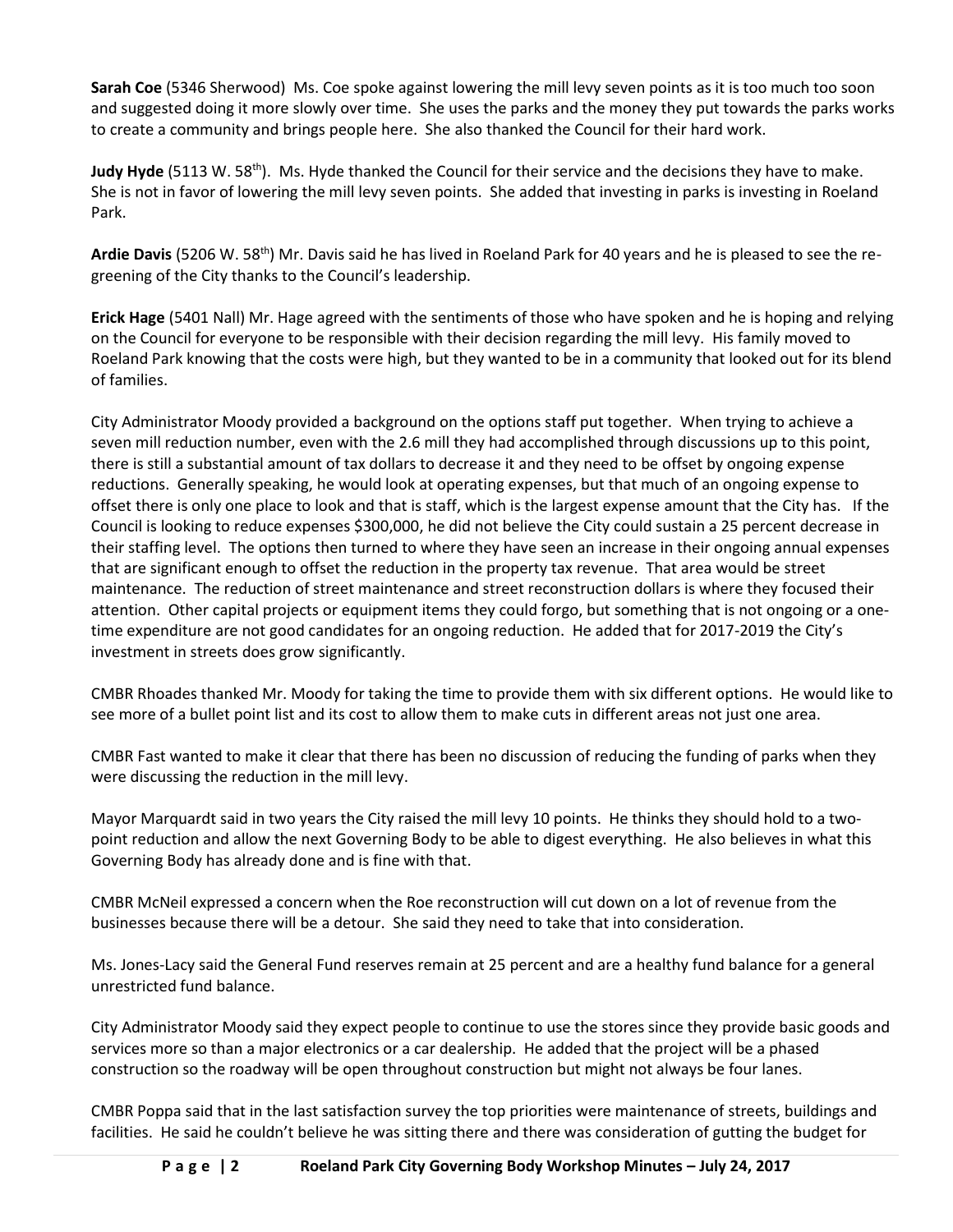maintenance of streets which ranked the highest of importance on the survey and was only at a 75 percent satisfaction for 2016. He said that percentage will go down if they don't maintain their streets and repair them.

CMBR Rhoades directed the conversation to the Aquatic Center noted that it operates at a loss in the winter months of \$221,458 and in the summer months a loss of \$114,395. Roeland Park's share of that loss is about \$168,000. He would like see a scenario of stating they will spend \$168,000 on pool operations in the CIP. Mr. Rhoades wanted to know how it would affect the budget mill-wise if they spent down reserves in the General Fund until 2020 as a decrease in perpetuity.

CMBR McNeil said they definitely need to take the wages out of the leaf pickup assessment as it is proven to not be correct.

CMBR Thompson hears people say they want to lower the mill, keep reserves and not take out bonding. She feels those are admirable goals, but if they take things down too low they will get in trouble. She feels a 2.6 mill reduction is a good start. She would like to see if they could find another half mill to get a round number of three, but beyond that they are just asking for trouble. She said they can look again at the pool in a couple years when they know what is going to happen and it might give them more breathing room. If property values keep going up, then they'll be in a better position to be able to make more incremental steps in the future. She said what they've done so far is pretty good work.

CMBR Kelly agreed with CMBR Thompson's sentiments. She does have concerns when she hears they should spend down the reserves, reduce the mill levy and what to do with money surrounding the pool when they have not even completed their study on that. She also hears the current Council shouldn't tie the hands of future councils. With a two percent mill decrease and no bonding, and added extra funds to capture the leaf program monies into the mill reduction is a great compromise from all perspectives. CMBR Kelly said there are too many variables in cutting out seven mills.

CMBR McNeil said she didn't understand why it's so difficult to lower the mill when it's worth so much more than when it was originally taken out. Even with its current level as a City they still need to be as frugal as possible and try to be fair to the people who live on fixed incomes.

City Administrator Moody also said if they assume no more than \$175,000 being spent on pool operations in 2018 and 2019, and based on what is budgeted for those years, that amounts to a \$142,000 difference in what was budgeted and what their cap is. This equates to roughly a mill. If they lower the mill, in '18 and '19, the extra cost to operate the pool year round that is above \$175,000, which is their limit and would then come out of the reserves over a two-year period. It would only be a \$35,000 difference in 2018, but would become a \$109,000 difference in 2019.

CMBR Fast said earlier that they hadn't discussed reducing park funding, but now they're talking about reducing funding to the aquatic center which is a park and she does not support reducing three mills on these assumptions. She said they still do not know what the other partners will pay on the winter pool and that is a decision for next budget year. CMBR Fast said 20 years ago the residents voted to have a winter pool and the City has since made very few updates. They have done maintenance on the summer pool. They also might want to use that money to update the summer pool. When a public meeting was held people said over and over they want to be a part of the process and want to hear more about the options and they just have not gotten there. Ms. Fast said it is way too premature to go forth to say they may not have a winter pool and pull out of reserves to operate it.

Mayor Marquardt said he feels like they may be lowering the mill when factors could change by the end of the discussion. He feels at this point with this budget they could spend a lot of time on it, but he did not believe there was a lot of support for that part of the discussion right now. He asked to see who is considering a lowering of the mill due to the pool reductions.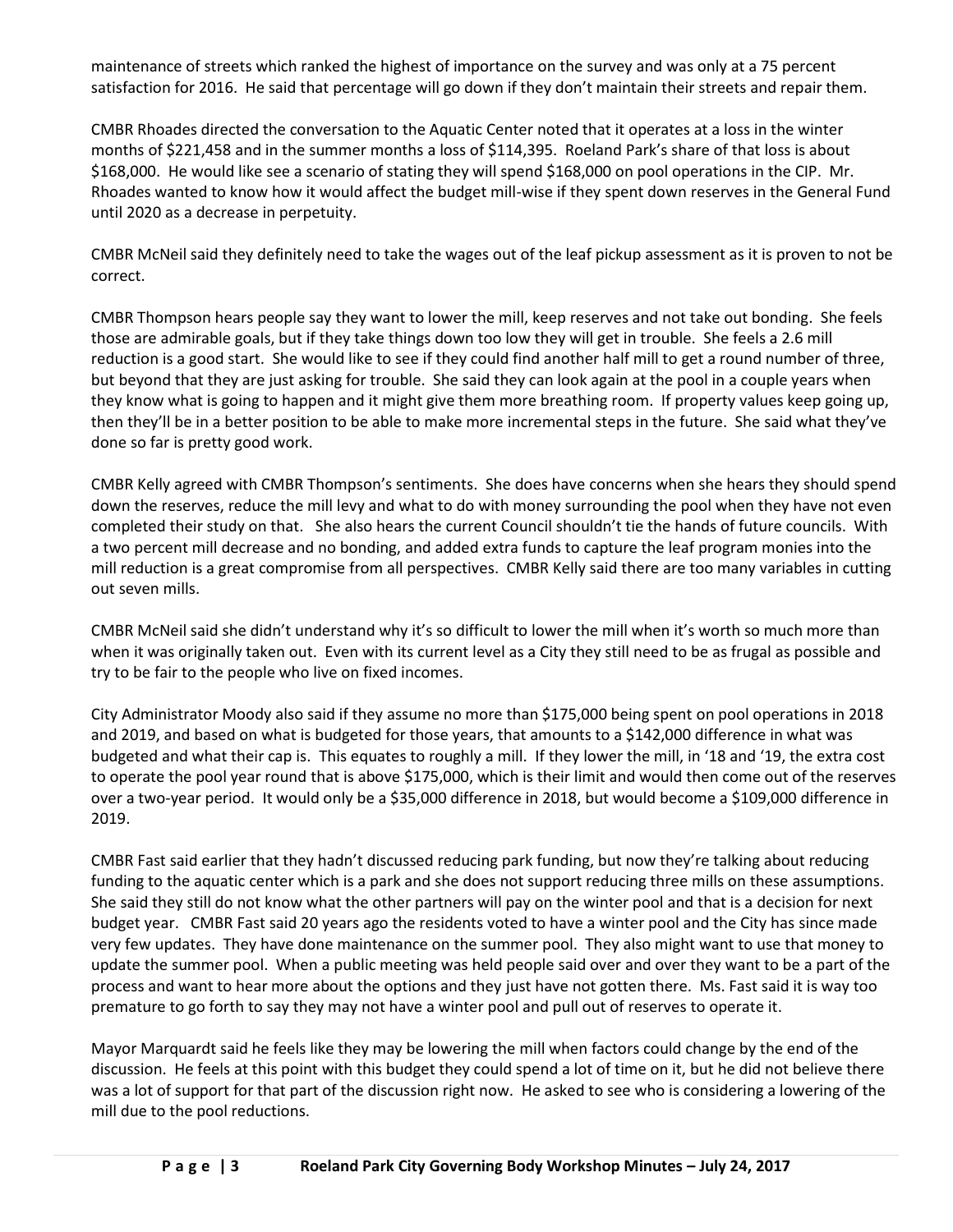CMBR Janssen said in his mind it is worth a serious discussion.

Mayor Marquardt said it is worth a serious discussion, but he does not believe in the next couple of weeks they will have the numbers needed to make that decision.

CMBR McNeil said it's very important to sit down and look at seriously. She said the pool is a real gem in the City and if there is anything they can do to support it and keep it like it is, she's all for that. She also realizes it is a lot of money, but she would really hate to see them lose the pool.

CMBR Poppa said he would like to take a hard look at this issue after the current budget cycle so they can prepare for 2019 when they get all the numbers in from the task force.

CMBR Rhoades said he wants to keep things as they are and add \$50,000 to the pool.

Ms. Jones-Lacy said projected for 2017 is \$210,000 for operations and equipment. Last year pool operations were separated from pool equipment and when combined they budgeted \$177,000 for 2016. They do not get the actual figures from JCPRD until after the 2017 fiscal year ends.

CMBR Fast asked what the rush is to make a decision tonight on the pool as it doesn't have to be done now. CMBR Rhoades said they are discussing lowering it in the mill. Ms. Fast said they can lower it next year if they come to that conclusion. They don't have much more time to approve the budget and the pool discussion will take more than one evening's discussion. It also needs resident input as they have been paying 20 years into the pool and they voted on it and deserve a comprehensive discussion on their pool.

CMBR Kelly said she believed there was a majority consensus to postpone further discussion and continuing to discuss it is going against that consensus.

CMBR Janssen said the mill was raised for a reason. They have met that objective and should now reduce it back down. They also have the new monies coming in from the courthouse tax.

CMBR Poppa said they need to continue to be fiscally responsible and to lower the mill if they can while not gutting their infrastructure and the citizens' quality of life. When they don't address the issues, then it puts the City back in the same place and then they have to stack debt again.

CMBR Rhoades said they are looking at ways that they can more evenly compare to other communities in northeast Johnson County.

CMBR Poppa said a seven mill decrease will be a gut and when it compounds over the years, and looking ten years into the future, which is what they should be doing, they will see what they won't be able to achieve and what they won't be able to provide for the citizens.

CMBR Janssen said Walmart leaving should not have been used as a guise to raise the levy seven mills for four years.

CMBR Poppa said he didn't believe anyone used that as a guise and it was raised for the purposes of Walmart leaving and they did raise the money.

CMBR Janssen said Walmart was the reason used for raising it seven mills. He asked now what the new reason for not lowering it is.

CMBR Rhoades said he is not proposing a seven mill reduction, but is proposing multiple options and multiple levels.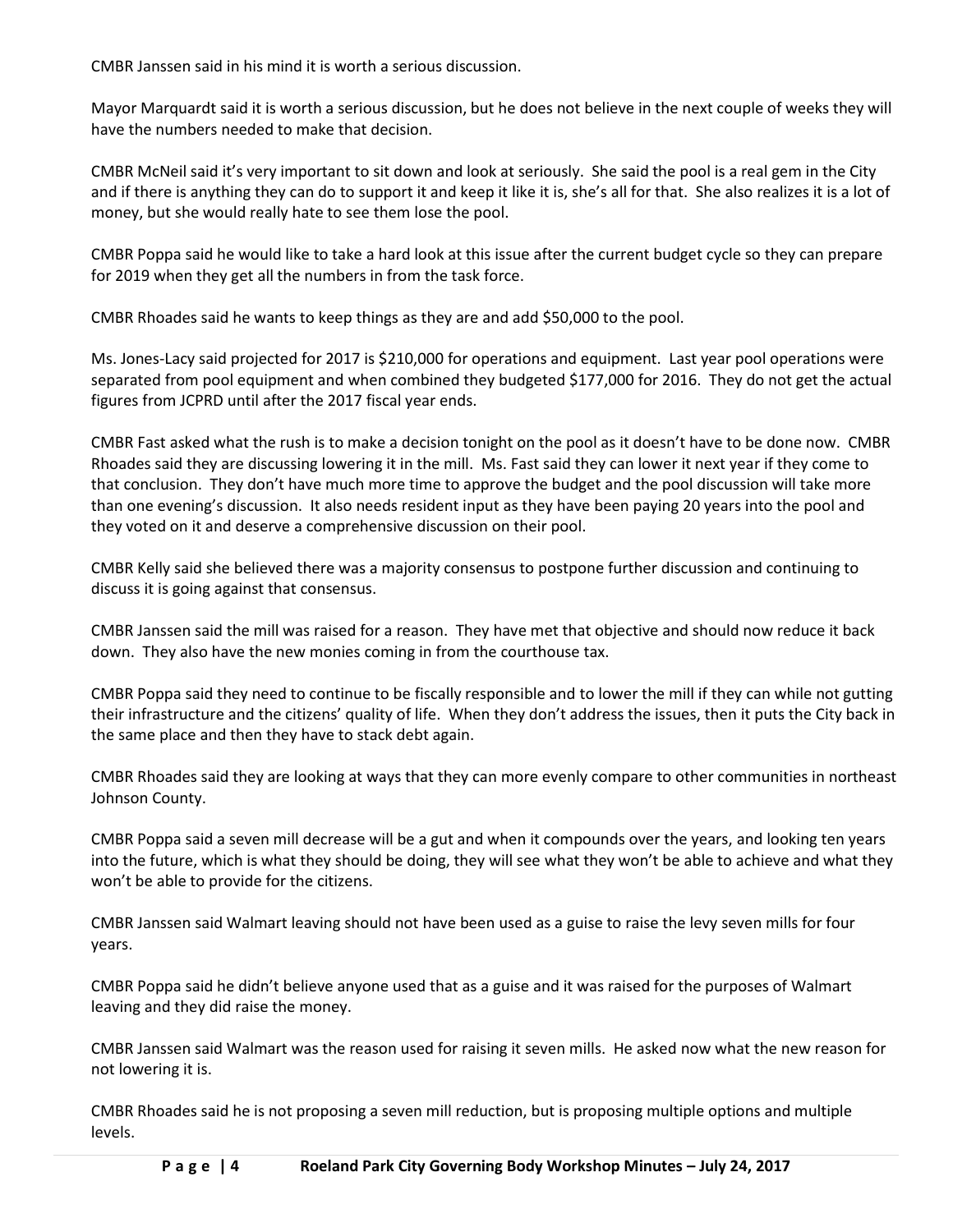Mayor Marquardt said they have discussed that the City met the goal decided on three years ago with the budget, and part of it is when Walmart is expected to be dark for two years. They have set that money aside. They are also setting money aside for salaries and benefits that were much reduced, which was 5.33 mills. There is still the possibility of Walmart leaving and to say they can lower the mill the same rate as they raised it the Mayor can't agree with due to the salary and benefits and the Walmart loss. He said they have done something with that money and is happy they are dedicating it for the dark times or other issues. He also does not like inflammatory language when talking about the mill. Everybody has their thought process and they should be respectful of each other's ideas. He is concerned about being responsible to all of Roeland Park's citizens. He added no one wants to see wasteful government spending. Conversely, there are so many people that want real things added to their parks and they want improvements to their streets. Setting those things aside, they still have the Walmart issue to deal with, and Walmart does have the desire to leave. Lowering the mill any more is not the most responsible way to go from his perspective.

CMBR Fast would like to keep the four percent merit increase so they can retain good employees. She also said that raising taxes is never fun, but the future is so unknown and they can revisit some of these things next year. This is why as a small city she supports a five-year CIP because they don't know what's going to happen. She echoed CMBR McNeil's comments about Roe and the loss of revenue during the construction. She would like to have a seven mill reduction, but believes they should do it incrementally year by year starting with a three mill reduction.

CMBR Thompson said if they want to do the seven mills and Workshop it, then Councilmembers should put their proposals forth. Otherwise, where they are is a good start and if they could find another half mill, then so be it.

There was consensus to adopt a five-year CIP for the budget.

## LOWERING THE MILL LEVY

CMBR Thompson broke down the mill levy reduction as 2.6 being included in the budget submission and the 0.6 is taking out the wage expenses in the leaf pickup assessment.

CMBR Fast wanted a four percent for merit increase.

CMBR Poppa said he would be fine with a 3.1 effective decrease in the mill levy with a five-year CIP. The decrease includes the 2 mills originally included in the budget submission, 0.6 mills is excluding the wages in the leaf assessment, and 0.25 from the General Fund, and then a three percent increase in merit raises, down from four percent, for City employees.

CMBR Janssen would like to have Option 4 as outlined in the packet.

There was a consensus that the budget draft they will be working on is with a 3.1 mill levy decrease. This budget draft will go on the Council agenda. At that time Councilmembers will be able to make amendments and the items will be voted on at that time and they will determine what they have consensus on.

CMBR Fast stated they were not continuing the discussing, but that there was consensus to move this to Council.

CMBR Poppa asked for further clarification on the consensus of a 3.1 mill levy decrease with a five-year CIP to New Business at the next Council agenda. He said that there will be an opportunity for more discussion then.

CMBR Thompson said that there were five Councilmembers who indicated they were in support of moving the budget proposal to New Business at the next Council meeting. She said that she agreed with Mayor Marquardt to